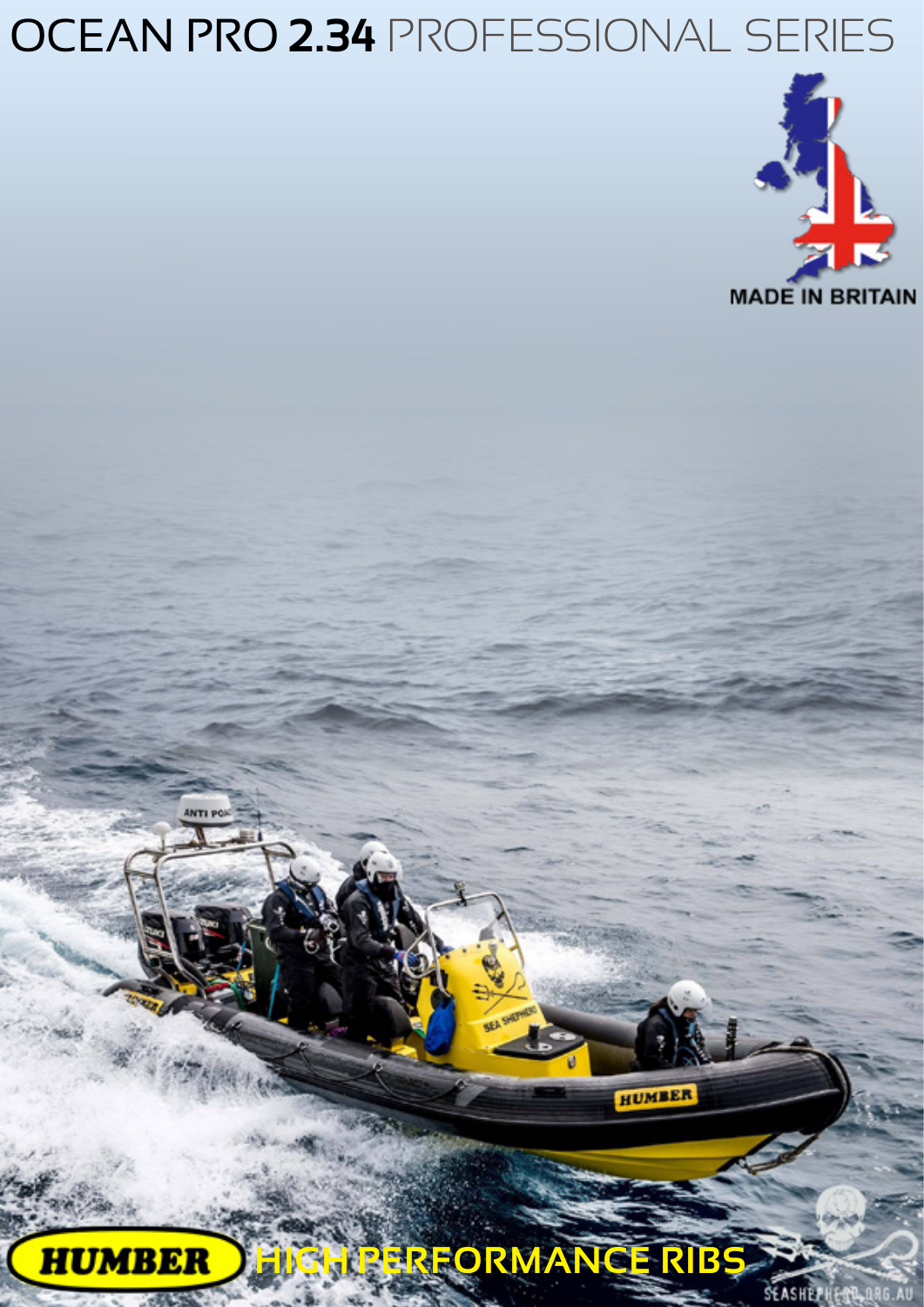#### **Humber best seller**

With various lengths and beam sizes available this is a rib to suit all applications. From Police patrol to military use, the Ocean Pro series caters for all needs. After all they are a best seller for a reason, there's probably not a more reliable rib on the market.

# **Adaptability**

There aren't many things that this rib cannot do! The Ocean Pro is one of the most adaptable boats on the market with previous clients including: Sea Shepherd who use the craft to disrupt Japanese whaling missions, fisheries patrol units, numerous worldwide police forces, rescue organisations and many more plus involvement in numerous rib challenges including the Gore-Tex Arctic Challenge.

## **Tried and Trusted**

The Ocean Pro series has been tested by everyone from Dive magazine to Powerboat and Rib magazine and has always come with glowing reports. There's a reason that this is a Humber favourite.

### **A rib to suit you**

The range of options available for the Ocean Pro series will allow you to build a rib that will surpass any requirements that you might have. With a number of size and beam options available, this allows a larger selection of seating and console arrangements, and with all the electronics, safety gear and any other features that you may need available, we guarantee you will have a craft fit for purpose.

#### **Unique hull**

The unique hull is based on the formerly known Humber Attaque which was our first hull design and is seen as one of the best if not the best hull in the rib world with its ultra-high performance levels. The Humber Attaque was the first rib to cross the Atlantic both ways in separate trips. Well, if it is not broken then why fix it!

#### **Size range**

The Ocean Pro range has our widest selection of sizes. With lengths ranging from 5-9m and beam options ranging from 2-2.8m, you're spoilt for choice!

#### **A boat for all experience ranges**

The quality of the boat will make up for any mistake made by the driver. Easy to navigate and control, it doesn't matter if you're a newbie or a seasoned veteran of the sea, you'll have just as much fun!

#### **Test Drive and Advice?**

Contact your local Humber dealer for more information and/or arrange a test drive. We want to make you feel at ease and want you to see that we can walk the walk! Start your Ocean Pro adventure here.

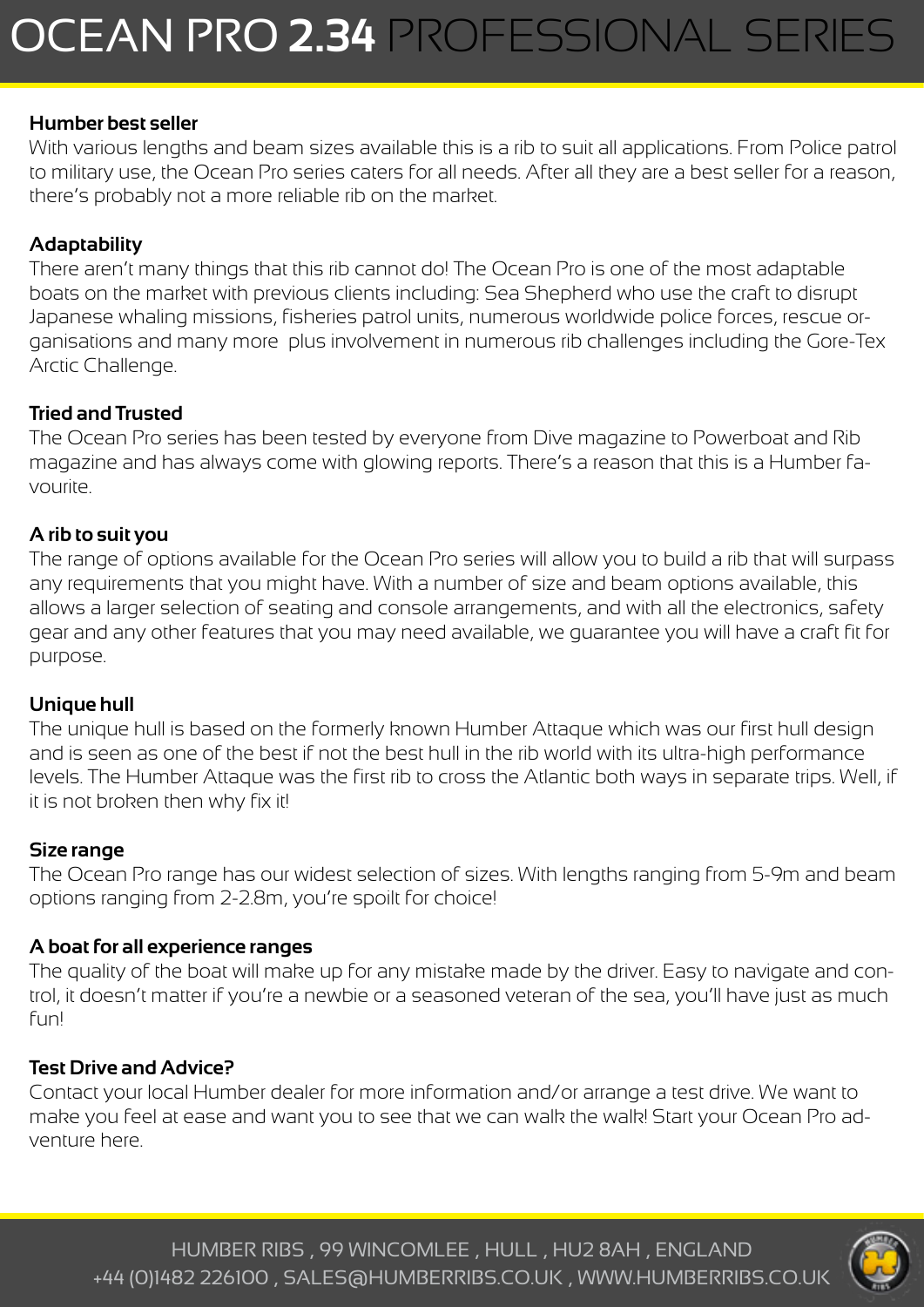# OCEAN PRO **2.34** PROFESSIONAL SERIES



Every single one of our Ocean Pro series is built with our high performance unique deep 'V' hull design. Giving the smoothest and driest of rides this allows you to glide through even the roughest of seas, and you'll still be guaranteed the comfiest of outings whilst also saving on fuel running costs!

A solid British built boat designed to be pushed to the limits, the Ocean Pro series promises to be the most reliable craft of its type on the market a. Guaranteed to wow any professional with its ultra-high performance and ideal for those looking for more space and a larger layout, these craft are capable of traveling faster, further and in more comfort than other comparable craft available on the market.

| <b>TECHNICAL SPECIFICATION</b> | 5.7                  | 6.0               | 6.3                                                                                                         | 6.8                 |
|--------------------------------|----------------------|-------------------|-------------------------------------------------------------------------------------------------------------|---------------------|
| <b>Maximum Persons</b>         | 12 People / 900kg    | 12 People / 900kg | 12 People / 900kg                                                                                           | 12 People / 900kg   |
| Overall Length                 | 5.7M                 | 6.0 M             | 6.3M                                                                                                        | 6.8 M               |
| Internal Length                | 4.5 M                | 4.8 M             | 5.1M                                                                                                        | 5.6 M               |
| Overall Beam                   | 2.34M                | 2.34M             | 2.34M                                                                                                       | 2.34M               |
| Internal Beam                  | 1.35M                | 1.35M             | 1.35M                                                                                                       | 1.35M               |
| <b>Tube Diameter</b>           | .48                  | .48               | .48                                                                                                         | .48                 |
| No. of Chambers                | 5                    | 5                 | 5                                                                                                           | 5                   |
| Category                       |                      |                   |                                                                                                             |                     |
| <b>Standard Boat Weight</b>    | 520 <sub>kg</sub>    | 560 <sub>kg</sub> | 600 <sub>kg</sub>                                                                                           | $670$ <sub>kg</sub> |
| Max. Payload                   | $1345$ <sub>kg</sub> | 1395kg            | 1345kg                                                                                                      | 1610 <sub>kg</sub>  |
| Engine Shaft                   | Single or Twin       | Single or Twin    | Single or Twin                                                                                              | Single or Twin      |
| Maximum HP / Engine Weight     |                      |                   | 150HP or Twin 60HP / 245kg 175HP or Twin 60HP / 245kg 200HP or Twin 90HP / 245kg 200HP or Twin 75HP / 270kg |                     |
| Draft In Water At Rest         | .40 M                | .40 M             | .40 M                                                                                                       | .40 M               |